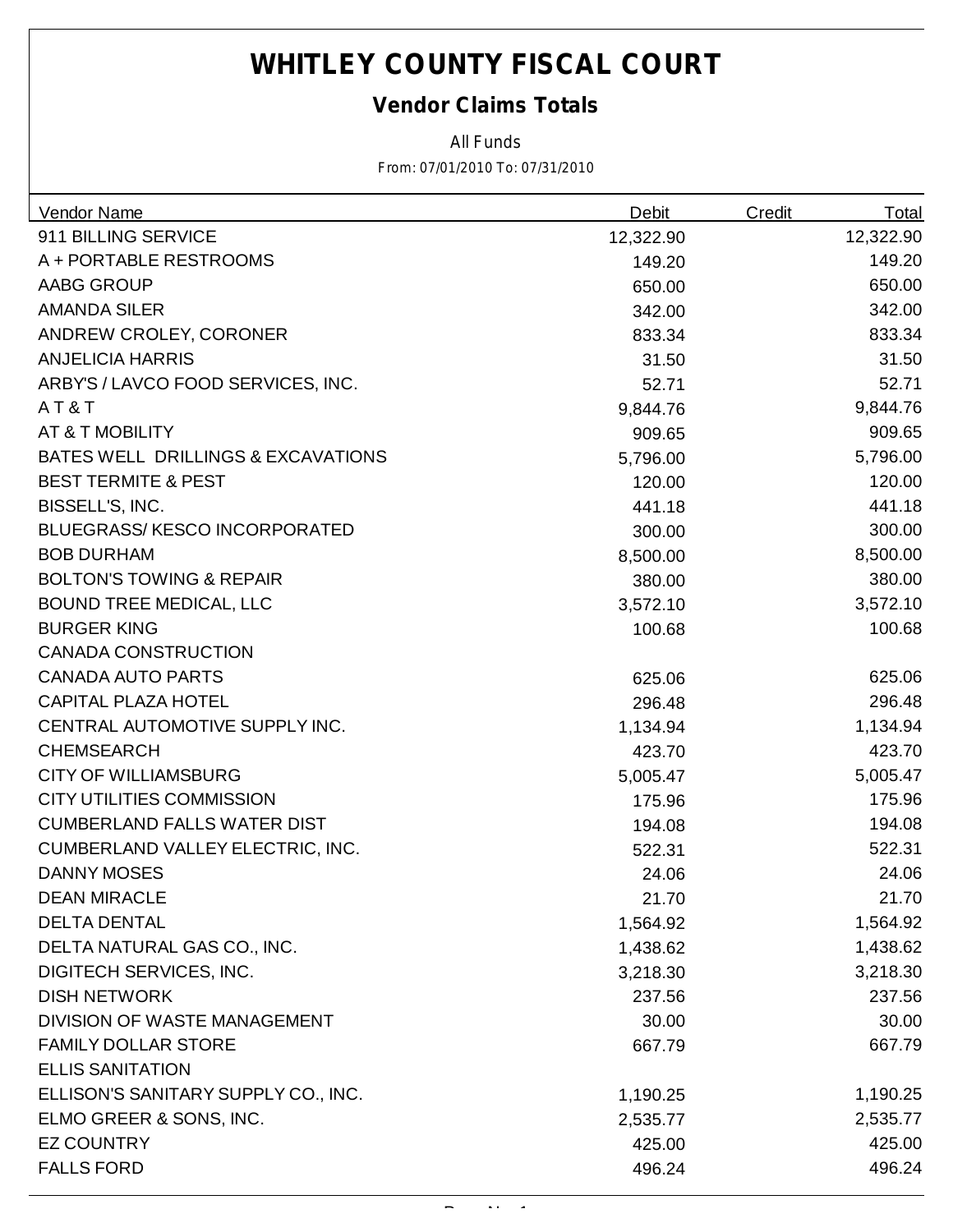# **WHITLEY COUNTY FISCAL COURT**

### *Vendor Claims Totals*

*All Funds*

*From: 07/01/2010 To: 07/31/2010*

| Vendor Name                       | Debit      | <b>Credit</b> | <u>Total</u> |
|-----------------------------------|------------|---------------|--------------|
| <b>FAULKNER AND TAYLOR</b>        | 53.25      |               | 53.25        |
| <b>FLEETONE</b>                   | 20,349.24  |               | 20,349.24    |
| FUCHS LUBRICANTS CO.              | 777.45     |               | 777.45       |
| G & K SERVICES, INC               | 1,513.56   |               | 1,513.56     |
| G & S TIRE INC.                   | 40.70      |               | 40.70        |
| HARP ENTERPRISES, INC.            | 709.23     |               | 709.23       |
| <b>HEALTH PROFESSIONALS LLC</b>   | 10,423.26  |               | 10,423.26    |
| HINKLE CONTRACTING CORPORATION    | 14,391.94  |               | 14,391.94    |
| <b>HOLSTON GASES</b>              | 2,513.19   |               | 2,513.19     |
| <b>HUMAN GOLD CHOICE</b>          | 696.25     |               | 696.25       |
| <b>HOMETOWN IGA #57</b>           | 84.84      |               | 84.84        |
| INNOVATIVE COMMUNICATIONS, INC    | 54.00      |               | 54.00        |
| <b>IRENE PEACE</b>                | 600.00     |               | 600.00       |
| <b>JEFF GRAY</b>                  | 10.47      |               | 10.47        |
| <b>JOE HILL ELECTRICAL</b>        | 2,332.50   |               | 2,332.50     |
| K A C O ALL LINES FUND            | 123,418.48 |               | 123,418.48   |
| KACO WORKERS COMPENSATION FUND    | 119,482.00 |               | 119,482.00   |
| KAY SCHWARTZ, COUNTY CLERK        | 1,000.00   |               | 1,000.00     |
| KELLWELL FOOD MANAGEMENT          | 32,929.83  |               | 32,929.83    |
| <b>KEN MOBLEY, JAILER</b>         | 809.55     |               | 809.55       |
| KU                                | 10,974.03  |               | 10,974.03    |
| <b>KIMBELL MIDWEST</b>            | 189.03     |               | 189.03       |
| KENTUCKY RETIREMENT SYSTEM        | 3,417.66   |               | 3,417.66     |
| KENTUCKY STATE TREASURER          | 18,782.90  |               | 18,782.90    |
| LAKE CUMBERLAND STATE RESORT PARK | 72.80      |               | 72.80        |
| <b>LARRY HOWARD</b>               | 703.45     |               | 703.45       |
| <b>LAUREL TERMITE CONTROL</b>     | 60.00      |               | 60.00        |
| <b>LEXIS NEXIS</b>                | 155.00     |               | 155.00       |
| <b>LAWRENCE HODGE, SHERIFF</b>    | 81,593.58  |               | 81,593.58    |
| <b>LONDON RADIO SERVICE</b>       | 8,171.70   |               | 8,171.70     |
| MAIDEN DRUG CO.                   | 91.01      |               | 91.01        |
| <b>MARTHA LOGAN</b>               | 136.00     |               | 136.00       |
| <b>MCDONALD'S</b>                 | 181.61     |               | 181.61       |
| <b>MOBILE SATELLITE VENTURES</b>  | 78.77      |               | 78.77        |
| <b>M.R. TRANSMISSIONS</b>         | 264.00     |               | 264.00       |
| <b>MOUNTAIN VALLEY INSURANCE</b>  | 4,078.25   |               | 4,078.25     |
| <b>NACA</b>                       | 35.00      |               | 35.00        |
| <b>NEWS JOURNAL</b>               | 420.75     |               | 420.75       |
| NEWWAVE COMMUNICATIONS            | 67.88      |               | 67.88        |